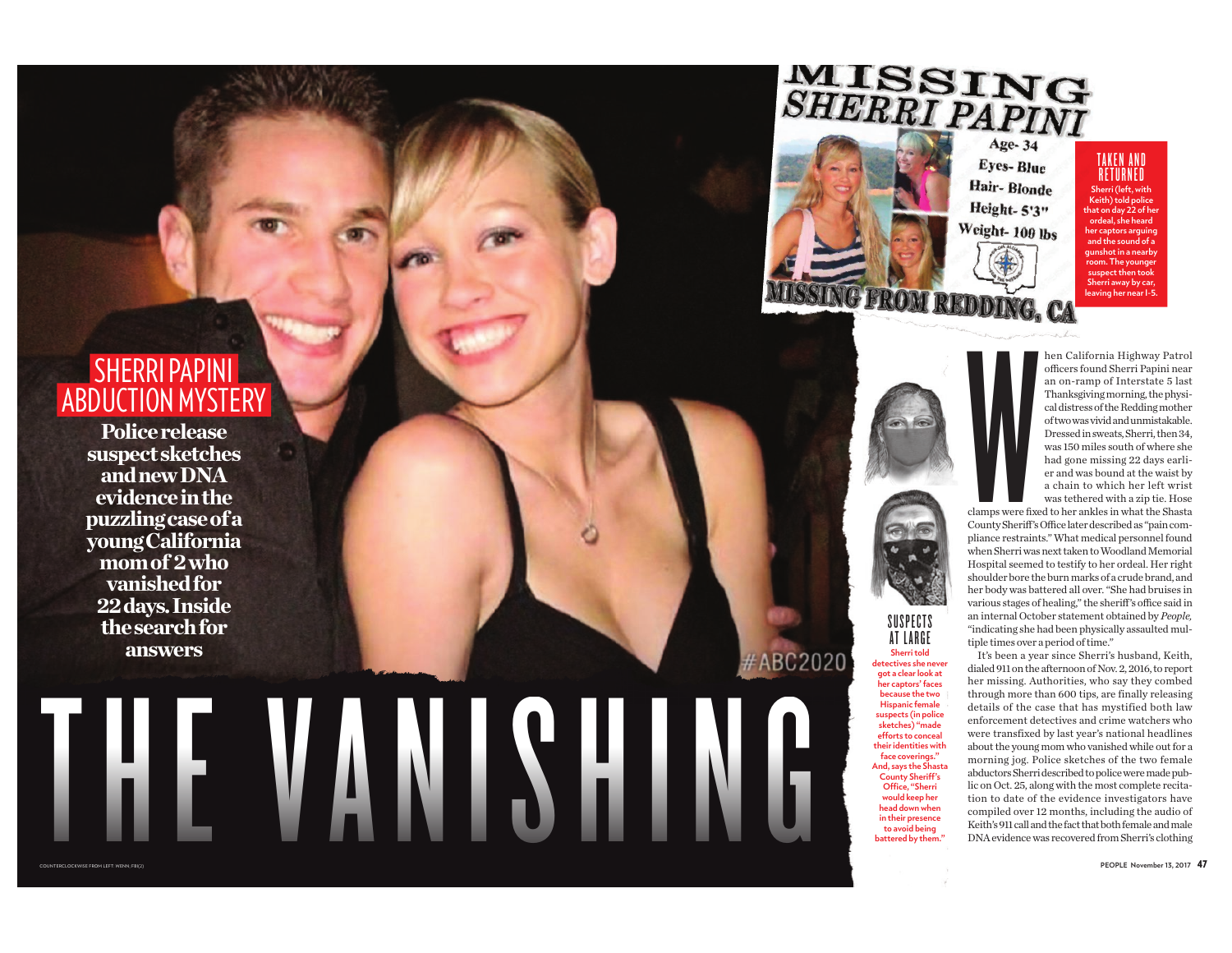

ina his

and body. And yet, despite a year of what Sgt. Brian Jackson of the Shasta County Sheriff's Office calls "weekly contact with the Papinis" and "off-andon-type interviews" with Sherri, authorities admit they have little new to go on. Because of her poor recollection, Sherri has produced information only "in pieces," the sheriff's office says.

Her spotty memory-combined with inconsistencies in her account-has only deepened suspicions and raised questions on true-crime Internet sites where armchair detectives debate the specifics of the case. "If it was truly an abduction, I am concerned for the people of Shasta County," says Trudy Nickens, founder of the Nor Cal Alliance for the Missing, which organized last year's mas-



sive civilian search for Sherri. "Why would it take a year to release a composite of the presumed kidnappers? I don't understand it."

For their part the Papinis have kept quiet and out of the public eye. In a statement Keith thanked "all of the many people who have publicly and privately supported us over the last year, [whose] well-wishes have helped beyond measure," and said he hopes the new information released by police will lead to the swift capture of Sherri's kidnappers. Beyond that, he begged for privacy for them and their children-son Tyler, 5, and daughter Violet, 3-"as Sherri continues to heal and we work towards putting our lives back together."

On these facts, Sgt. Jackson and the Shasta County Sheriff's Office are definitive: Sherri resurfaced after 22 days badly battered, with her long

hair chopped short. She said she had not been sexually assaulted in captivity, and her medical exam confirmed as much. Yet-unidentified male DNA was found on Sherri's clothing, which was given to her by her captors. Unknown female DNA was collected from a swab of Sherri's body. Prior to her disappearance, Sherri had been texting with a "male acquaintance" in the Detroit area about meeting while he was due to be in California on business days before she went missing. "We went to Michigan and ruled him out as having any part in her disappearance." Jackson says. As for whether Sherri and the man did meet last fall, Jackson says they did not. But he won't address speculation that the two may have had a romantic relationship. "We aren't ready to release that," he says, adding of the mystery man, "It was a prior contact that she had years before. Somebody she met and kept in contact with."

As far as Keith's involvement goes, police say he submitted to a polygraph test that found "no deception" and has volunteered for additional lie-detector tests. "Detectives utilized all resources to determine if Sherri Papini's disappearance was voluntary or involuntary," the sheriff's office said. "The investigation is still continuing."

The puzzles that remain? For starters, a motive. There was never a demand for ransom, and Jackson says initial speculation about a sex-trafficking abduction has been dismissed by Shasta County police. Joe Giacalone, a retired New York Police Department sergeant and professor at John Jay College of Criminal Justice, agrees. "I wouldn't buy the sex-trafficking thing. Those guys are professionals. Putting her in the car, letting her go on the side of a highway-none of it adds up," says Giacalone.

As for Bill Garcia, the San Diego private investigator who worked pro bono for the Papini family in the search last year, one discrepancy that has since emerged nags at him. On his 911 call Keith said he had found Sherri's phone on the ground along her jogging route-with torn pieces of her hair tangled in the headphones as if she had been grabbed. "If she was forcibly taken," asks Garcia, "why were her earbuds rolled up in a little coil and placed on top of her phone?"

Detectives also still struggle to identify what they call the "obscure letters" branded on the back of Sherri's right shoulder. And they have no explanation for why Sherri told an FBI forensic interviewer that at one point she fought back against her vounger captor-slamming the woman's head into the toilet in an altercation that left Sherri with a cut on her foot-and yet hospital photos from the day of Sherri's recovery show no evidence of a cut, although it could have healed. "That could be construed as inconsistent." says

A HUSBAND<br>QUESTIONED Keith (making a TV appeal during last year's search) was investigated and given a polygraph, the sheriff's office says, with no evidence found against him.



# The Sherri Papini Abduction Mystery: A Timeline

11 a.m. and 2 p.m.<br>Sherri Papini, who is<br>reportedly training for a 5K charity run, takes her cell phone and earbuds and heads out on a jog in<br>her Redding, Calif.,<br>neighborhood.



5:51 p.m.<br>Keith Papini, Sherri's<br>sband, arrives home. The house is empty, Sherri has<br>not responded to texts. and she has not picked their<br>young children up from care. Using his Find My iPhone app, he tracks ri's phone to a location about a mile from their home, where he finds the phone and her earb<u>uds on</u> the side of the road.



# 7:51 p.m. Keith calls 911 to

report Sherri missin<mark>ç</mark><br>The Shasta County **Sheriff's Office** launches an extensive investigation, looking into the Papinis' personal life and ivassing the area for witnesses or video surveillance.

lo deceptioni vith Sherri'

Around 4 a.m. Motorist Alison **Sutton spots** Sherri near Interstate 5 in **Yolo County** and calls 911. **Sherri is wearing** restraints, is<br>covered in bruises and is branded on her right shoulder.

Police release sketches of Sherri's two alleged<br>Hispanic female captors and reveal that unknown DNA was found on Sherri and her clothes. The FBI offers a \$10,000 reward for information leading to the

PEOPLE November 13, 2017 49

identification of

the suspects.